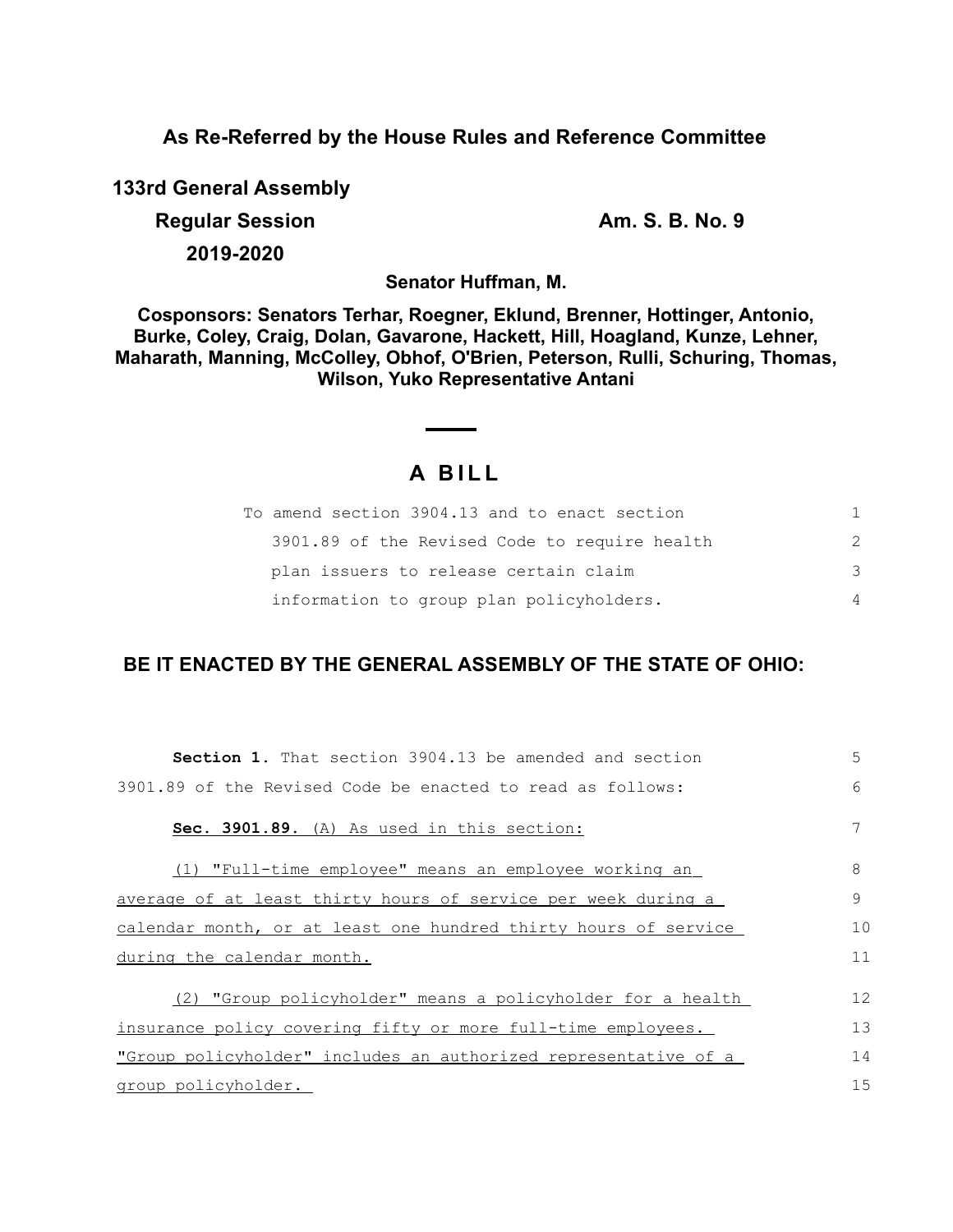| (3) "Health plan issuer" has the same meaning as in                  | 16 |
|----------------------------------------------------------------------|----|
| section 3922.01 of the Revised Code.                                 | 17 |
| (B) (1) (a) A health plan issuer shall, upon request,                | 18 |
| release to each group policyholder monthly claims data and shall     | 19 |
| provide this data within thirty business days of receipt of the      | 20 |
| request.                                                             | 21 |
| (b) A health plan issuer shall not be required to release            | 22 |
| claims information as required in division $(B)$ $(1)$ $(a)$ of this | 23 |
| section more than once per calendar year per group policyholder.     | 24 |
| (2) The data released shall include all of the following             | 25 |
| with regard to the policy in question for the policy period          | 26 |
| immediately preceding or the current policy period, as requested     | 27 |
| by the policyholder:                                                 |    |
| (a) The net claims paid or incurred by month;                        | 29 |
| (b) (i) If the group policyholder is an employer, the                | 30 |
| monthly enrollment data by employee only, employee and spouse,       | 31 |
| and employee and family;                                             | 32 |
| (ii) If the group policyholder is not an employer, the               | 33 |
| monthly enrollment data shall be provided and organized in a         | 34 |
| relevant manner.                                                     | 35 |
| (c) Monthly prescription claims information;                         | 36 |
| (d) Paid claims over thirty thousand dollars along with              | 37 |
| both of the following:                                               | 38 |
| (i) Claim identifier other than name and the date of                 | 39 |
| occurrence;                                                          | 40 |
| (ii) The amount paid toward each claim.                              | 41 |
| (C) A health plan issuer that discloses data or                      | 42 |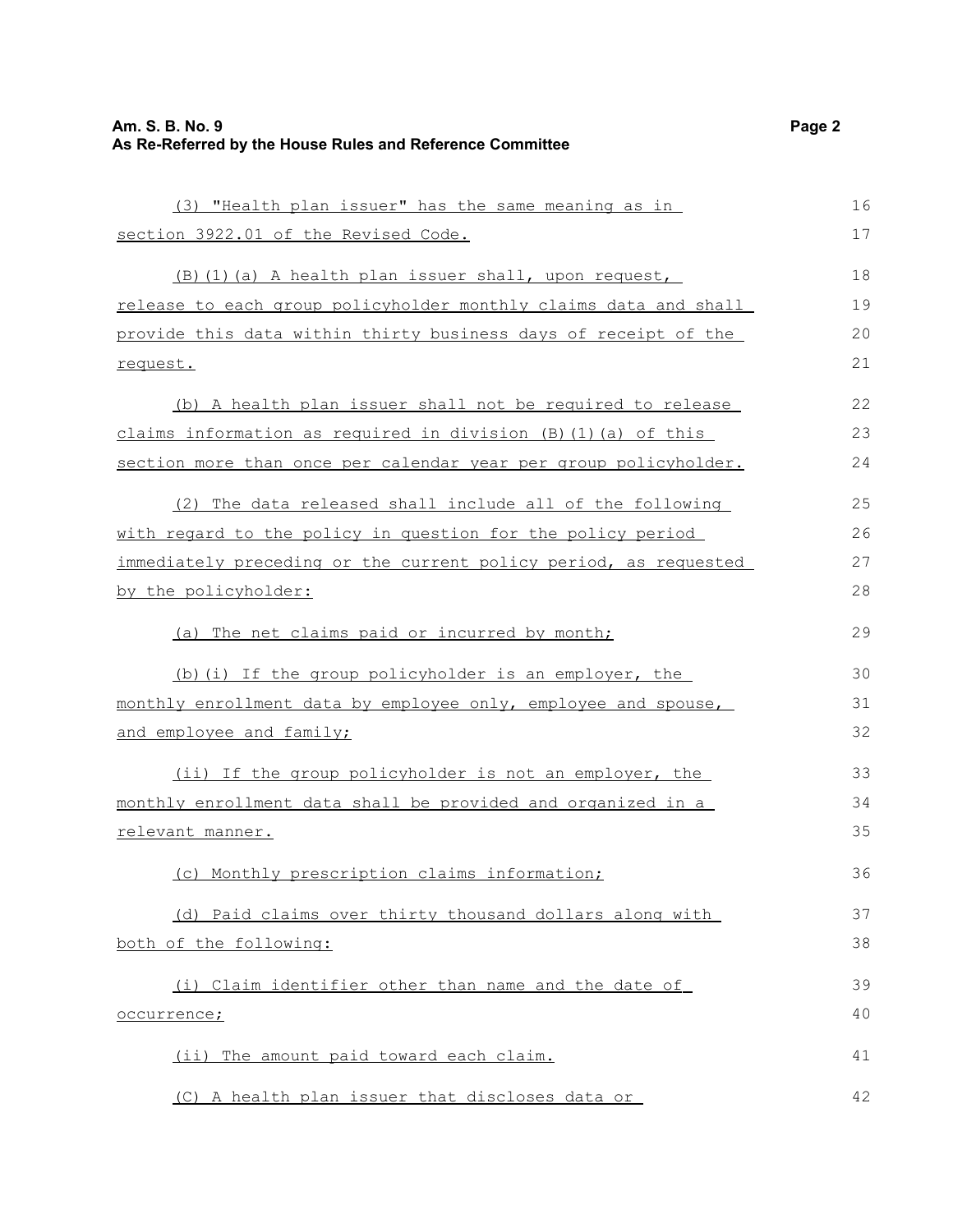### **Am. S. B. No. 9 Page 3 As Re-Referred by the House Rules and Reference Committee**

| information in compliance with division (B) of this section may  | 43 |
|------------------------------------------------------------------|----|
| condition any such disclosure upon the execution of an agreement | 44 |
| with the policyholder absolving the health plan issuer from      | 45 |
| civil liability related to the use of such data or information.  | 46 |
| (D) A health plan issuer that provides data or information       | 47 |
| in compliance with division (B) of this section shall be immune  | 48 |
| from civil liability for any acts or omissions of any person's   | 49 |
| subsequent use of such data or information.                      | 50 |
| (E) This section shall not be construed as authorizing the       | 51 |
| disclosure of the identity of a particular individual covered    | 52 |
| under the group policy, nor the disclosure of any covered        | 53 |
| individual's particular health insurance claim, condition, or    | 54 |
| diagnosis, which would violate federal or state law.             | 55 |
| (F) A group policyholder is entitled to receive protected        | 56 |
| health information under this section only after an              | 57 |
| appropriately authorized representative of the group             | 58 |
| policyholder makes to the health plan issuer a certification     | 59 |
| substantially similar to the following:                          | 60 |
| "I hereby certify and have demonstrated that the plan            | 61 |
| documents comply with the requirements of 45 C.F.R. 164.504(f)   | 62 |
| (2) and that the group policyholder will safequard and limit the | 63 |
| use and disclosure of protected health information that the      | 64 |
| policyholder may receive from the group health plan to perform   | 65 |
| plan administration functions."                                  | 66 |
| (G) A group policyholder that does not provide the               | 67 |
| certification required in division (F) of this section is not    | 68 |
| entitled to receive the protected health information described   | 69 |
| in division (B)(2)(d) of this section, but is entitled to        | 70 |
| receive a report of claim information that includes the other    | 71 |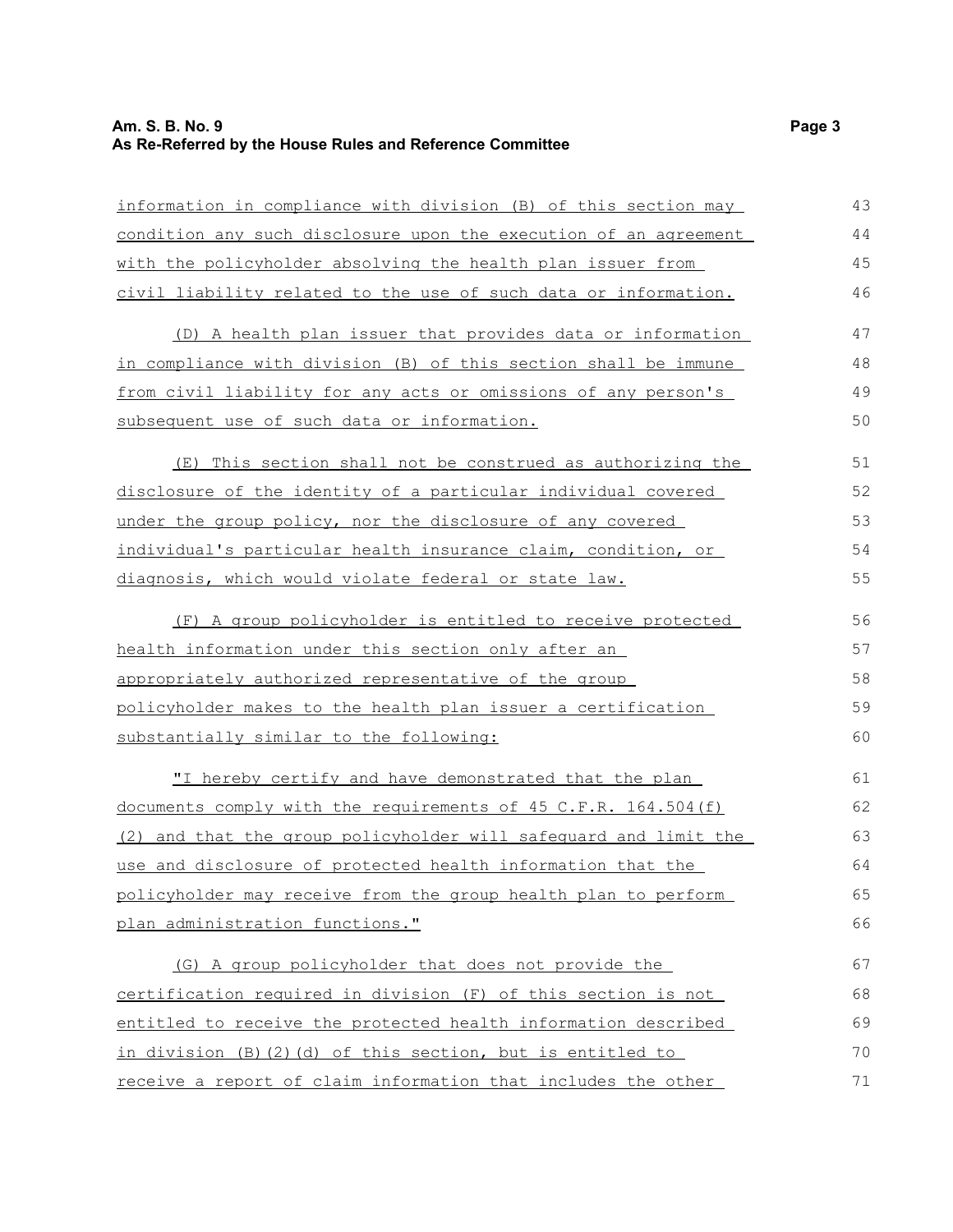information described under division (B) of this section.

 (H) Committing a series of violations of this section that, taken together, constitute a practice or pattern shall be considered an unfair or deceptive practice under sections 3901.19 to 3901.26 of the Revised Code. (I) Nothing in this section shall be construed as prohibiting a health plan issuer from disclosing additional

claims information beyond what is required by this section. 78 79

**Sec. 3904.13.** No insurance institution, agent, or insurance support organization shall disclose any personal or privileged information about an individual collected or received in connection with an insurance transaction, unless the disclosure is made pursuant to any of the following: 80 81 82 83 84

(A) With the written authorization of the individual, provided:

(1) If such authorization is submitted by another insurance institution, agent, or insurance support organization, the authorization meets the requirements of section 3904.06 of the Revised Code; 87 88 89 90

(2) If such authorization is submitted by a person other than an insurance institution, agent, or insurance support organization, the authorization is dated, signed by the individual, and obtained one year or less prior to the date a disclosure is sought under this division. 91 92 93 94 95

(B) To a person other than an insurance institution, agent, or insurance support organization, provided such disclosure is reasonably necessary for the following reasons: 96 97 98

(1) To enable such person to perform a business, 99

72

77

85 86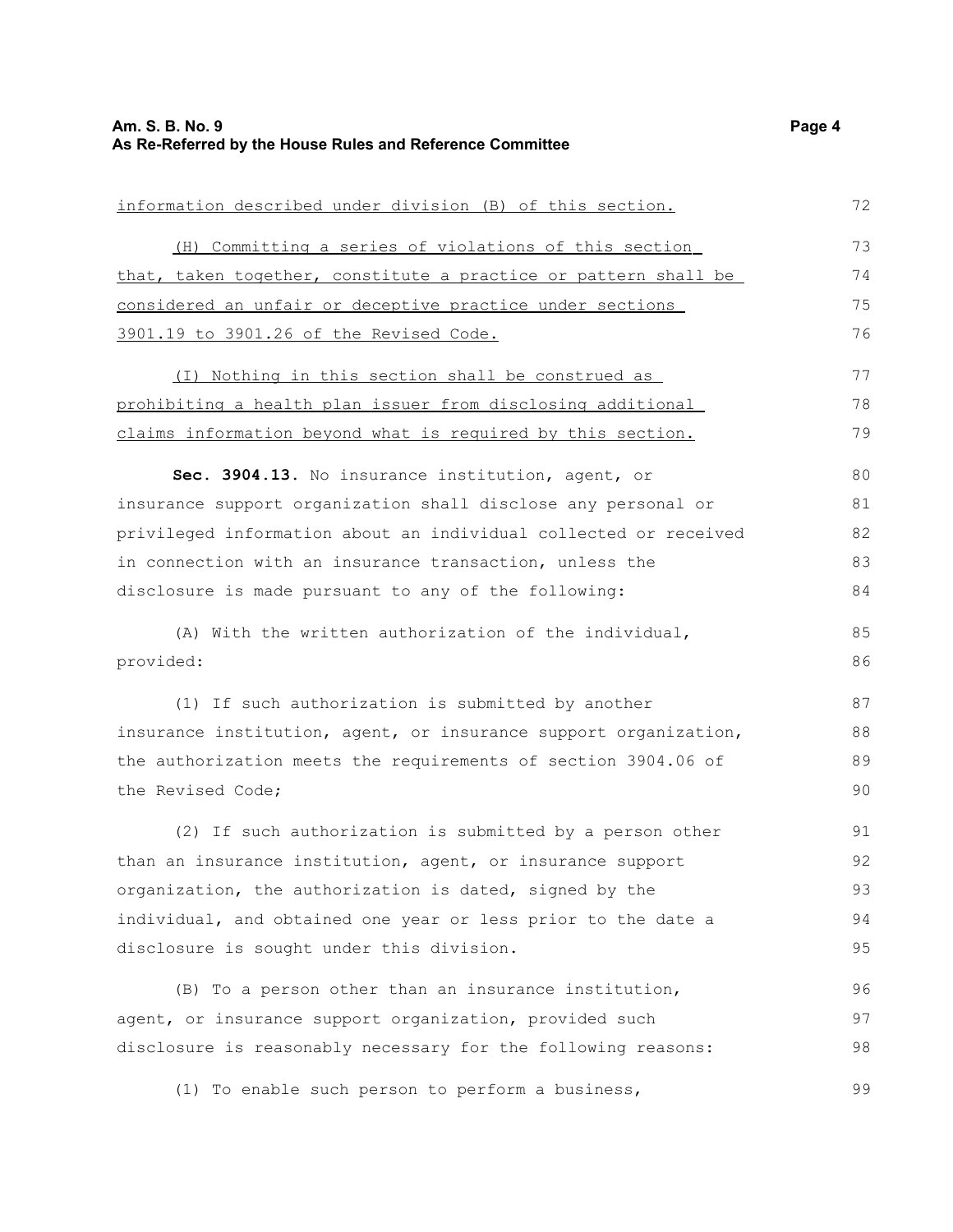#### **Am. S. B. No. 9 Page 5 As Re-Referred by the House Rules and Reference Committee**

professional, or insurance function for the disclosing insurance institution, agent, or insurance support organization, and such person agrees not to disclose the information further without the individual's written authorization unless the further disclosure either: 100 101 102 103 104

(a) Would otherwise be permitted by this section if made by an insurance institution, agent, or insurance support organization; 105 106 107

(b) Is reasonably necessary for such person to perform  $\frac{its}{s}$ the person's function for the disclosing insurance institution, agent, or insurance support organization. 108 109 110

(2) To enable such person to provide information to the disclosing insurance institution, agent, or insurance support organization for the purpose of either: 111 112 113

(a) Determining an individual's eligibility for an insurance benefit or payment;

(b) Detecting or preventing criminal activity, fraud, material misrepresentation, or material nondisclosure in connection with an insurance transaction. 116 117 118

(C) To an insurance institution, agent, insurance support organization, or self-insurer, provided the information disclosed is limited to that which is reasonably necessary either: 119 120 121 122

(1) To detect or prevent criminal activity, fraud, material misrepresentation, or material nondisclosure in connection with insurance transactions; 123 124 125

(2) For either the disclosing or receiving insurance institution, agent, or insurance support organization to perform 126 127

114 115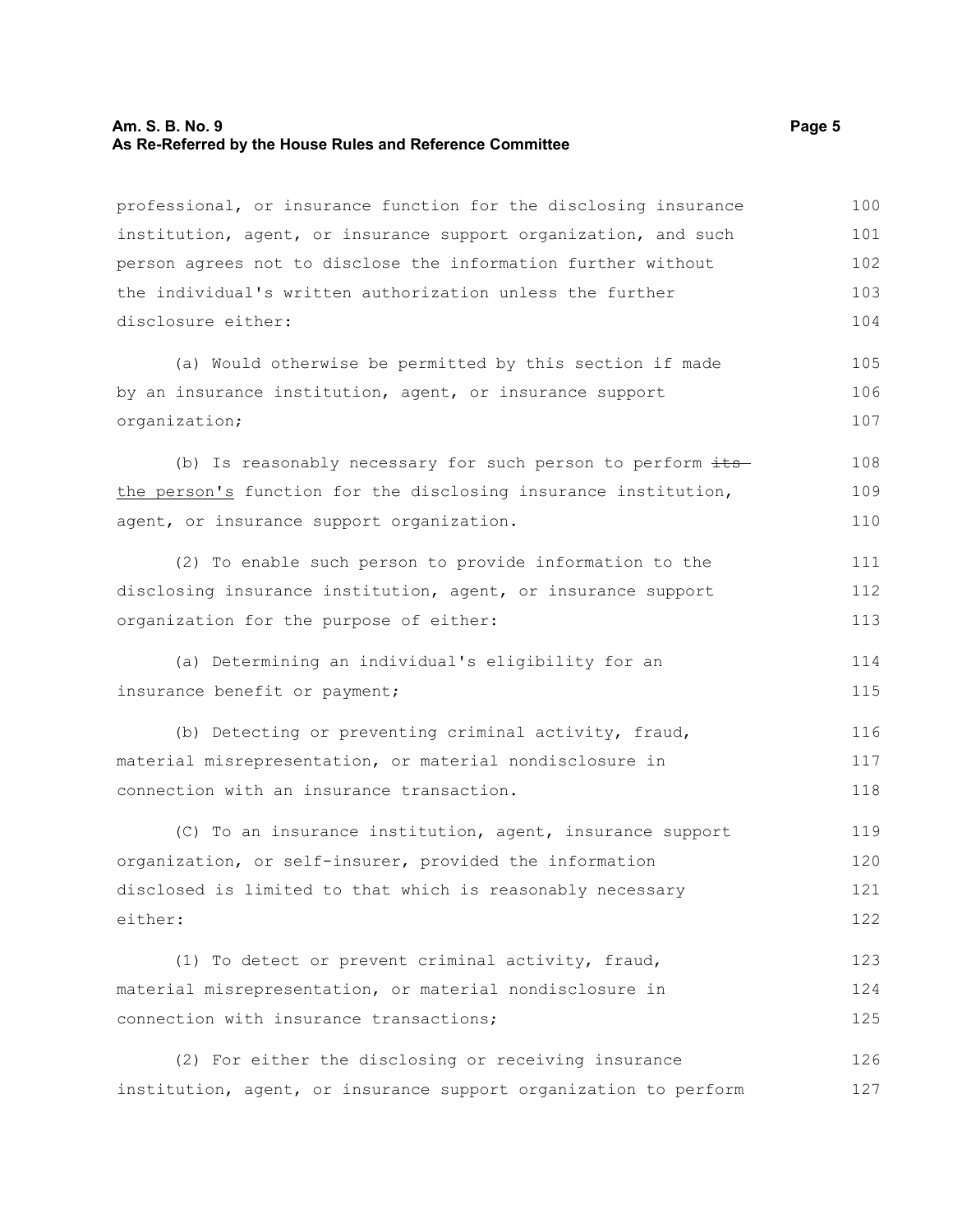155

| its function in connection with an insurance transaction         | 128 |
|------------------------------------------------------------------|-----|
| involving the individual.                                        | 129 |
| (D) To a medical care institution or medical professional        | 130 |
| for the purpose of verifying insurance coverage or benefits,     | 131 |
| informing an individual of a medical problem of which the        | 132 |
| individual may not be aware, or conducting an operations or      | 133 |
| services audit to verify the individuals treated by the medical  | 134 |
| professional or at the medical care institution. However, only   | 135 |
| such information may be disclosed as is reasonably necessary to  | 136 |
| accomplish any of the purposes set forth in this division.       | 137 |
| (E) To an insurance regulatory authority;                        | 138 |
| (F) To a law enforcement or other governmental authority         | 139 |
| to protect the interests of the insurance institution, agent, or | 140 |
| insurance support organization in preventing or prosecuting the  | 141 |
| perpetration of fraud upon it; or if the insurance institution,  | 142 |
| agent or insurance support organization reasonably believes that | 143 |
| illegal activities have been conducted by the individual;        | 144 |
| (G) As otherwise permitted or required by law;                   | 145 |
| (H) In response to a facially valid administrative or            | 146 |
| judicial order, including a search warrant or subpoena;          | 147 |
| (I) Made for the purpose of conducting actuarial or              | 148 |
| research studies, provided the following conditions are met:     | 149 |
| (1) No individual may be identified in any actuarial or          | 150 |
| research report;                                                 | 151 |
| (2) Materials allowing the individual to be identified are       | 152 |
| returned or destroyed as soon as they are no longer needed;      | 153 |
| (3) The actuarial or research organization agrees not to         | 154 |

disclose the information unless the disclosure would otherwise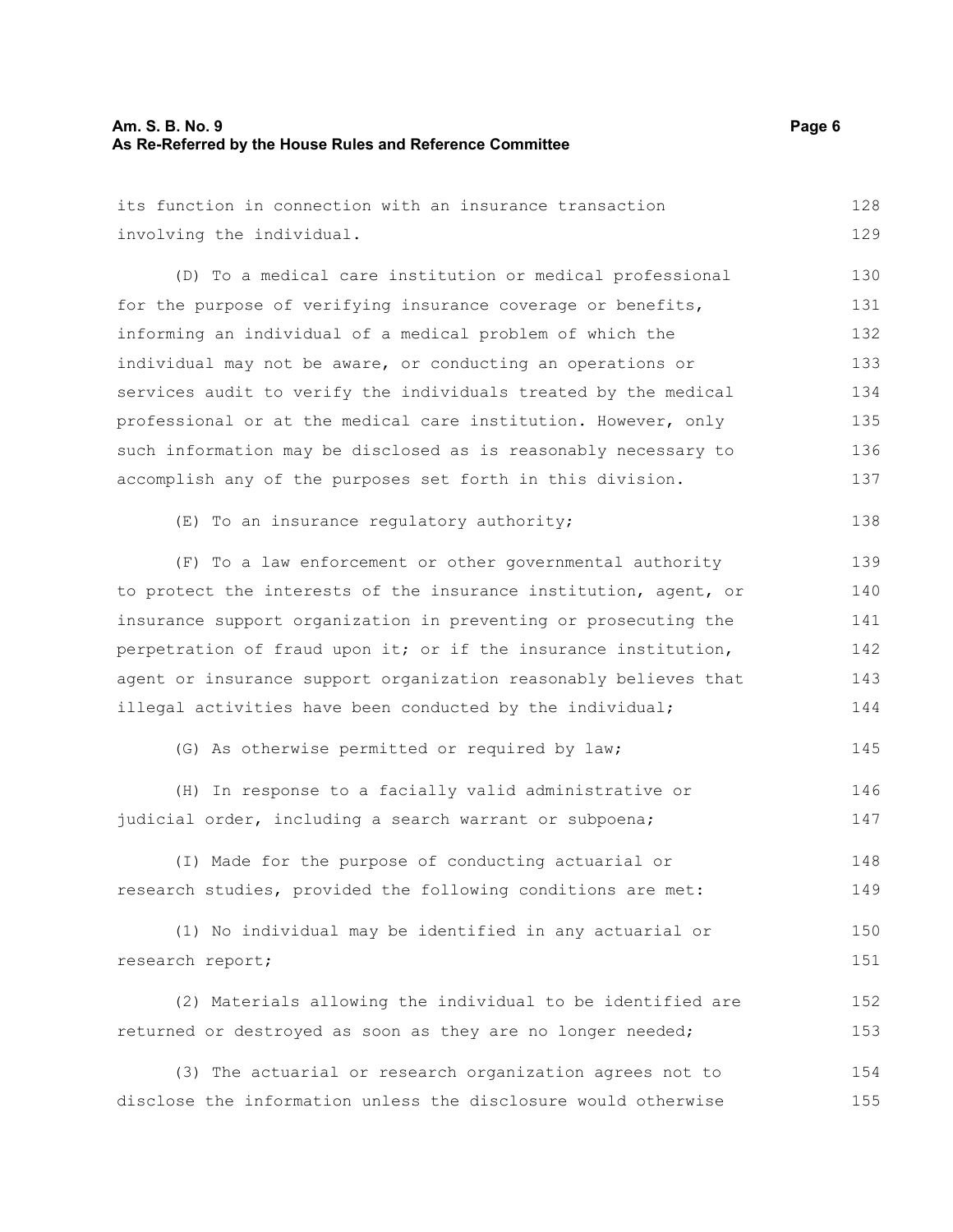#### **Am. S. B. No. 9 Page 7 As Re-Referred by the House Rules and Reference Committee**

be permitted by this section if made by an insurance institution, agent, or insurance support organization. (J) To a party or representative of a party to a proposed or consummated sale, transfer, merger, or consolidation of all or part of the business of the insurance institution, agent, or 156 157 158 159 160

insurance support organization, provided the following conditions are met:

(1) Prior to the consummation of the sale, transfer, merger, or consolidation, only such information is disclosed as is reasonably necessary to enable the recipient to make business decisions about the purchase, transfer, merger, or consolidation; 163 164 165 166 167

(2) The recipient agrees not to disclose the information, unless the disclosure would otherwise be permitted by this section if made by an insurance institution, agent, or insurance support organization.

(K) To a person whose only use of such information will be in connection with the marketing of a product or service, provided the following conditions are met: 172 173 174

(1) No medical record information, privileged information, or personal information relating to an individual's character, personal habits, mode of living, or general reputation is disclosed, and no classification derived from such information is disclosed; 175 176 177 178 179

(2) The individual has been given an opportunity to indicate that-he the individual does not want personal information disclosed for marketing purposes and has given no indication that he the individual does not want the information disclosed; 180 181 182 183 184

161 162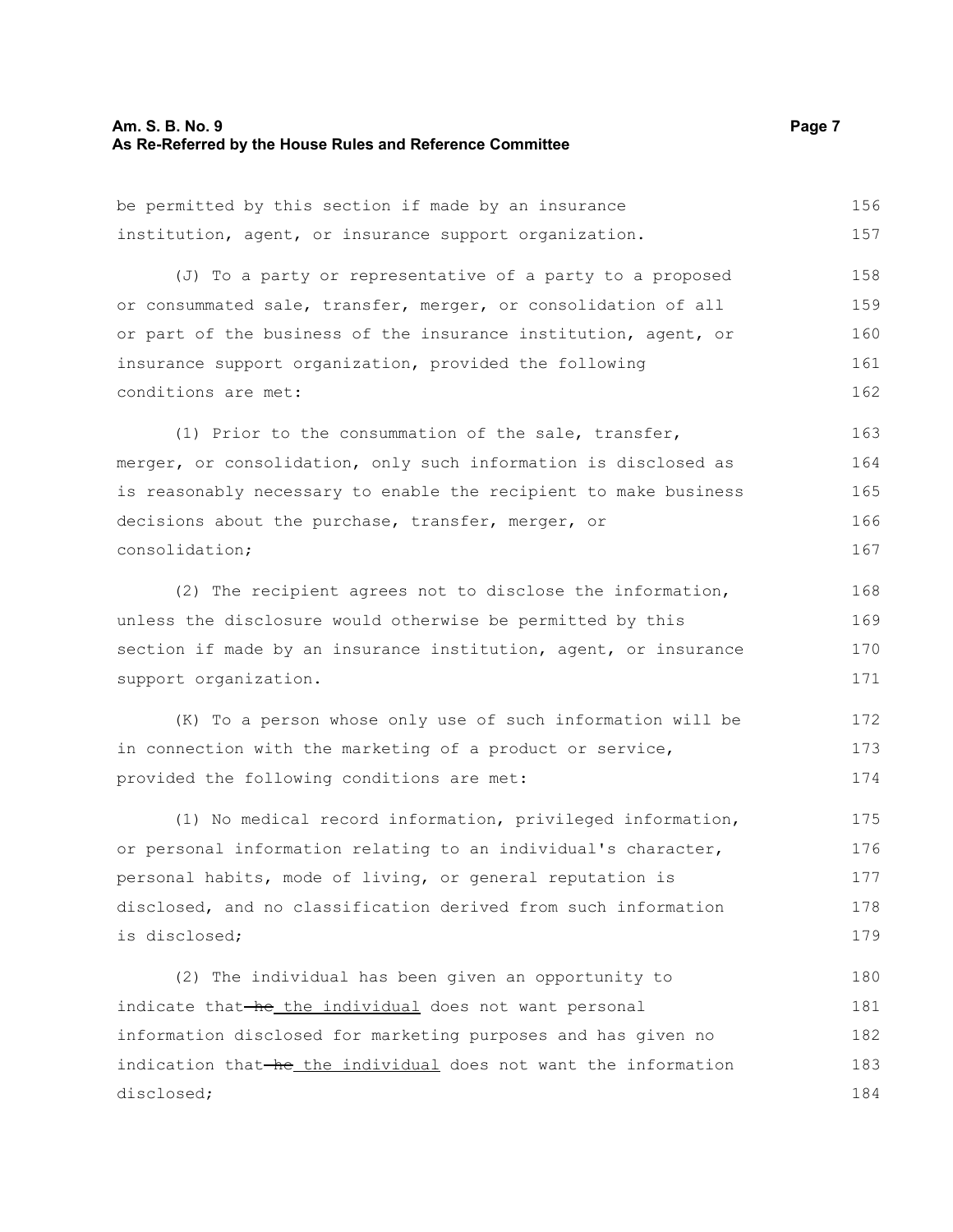| (3) The person receiving such information agrees not to           | 185 |
|-------------------------------------------------------------------|-----|
| use it except in connection with the marketing of a product or    | 186 |
| service.                                                          | 187 |
| (L) To an affiliate whose only use of the information will        | 188 |
| be in connection with an audit of the insurance institution or    | 189 |
| agent or the marketing of an insurance product or service,        | 190 |
| provided the affiliate agrees not to disclose the information     | 191 |
| for any other purpose or to unaffiliated persons;                 | 192 |
| (M) By a consumer reporting agency, provided the                  | 193 |
| disclosure is to a person other than an insurance institution or  | 194 |
| agent;                                                            | 195 |
| (N) To a group policyholder for the purpose of reporting          | 196 |
| claims experience or conducting an audit of the insurance         | 197 |
| institution's or agent's operations or services, provided the     | 198 |
| information disclosed is reasonably necessary for the group       | 199 |
| policyholder to conduct the review or audit;                      | 200 |
| (0) To a group policyholder as provided in section 3901.89        | 201 |
| of the Revised Code;                                              | 202 |
| (P) To a professional peer review organization for the            | 203 |
| purpose of reviewing the service or conduct of a medical care     | 204 |
| institution or medical professional;                              | 205 |
| $(P)$ (Q) To a governmental authority for the purpose of          | 206 |
| determining the individual's eligibility for health benefits for  | 207 |
| which the governmental authority may be liable;                   | 208 |
| $\frac{1}{2}$ (R) To a certificate holder or policyholder for the | 209 |
| purpose of providing information regarding the status of an       | 210 |
| insurance transaction;                                            | 211 |
| (R) (S) To a lienholder, mortgagee, assignee, lessor, or          | 212 |